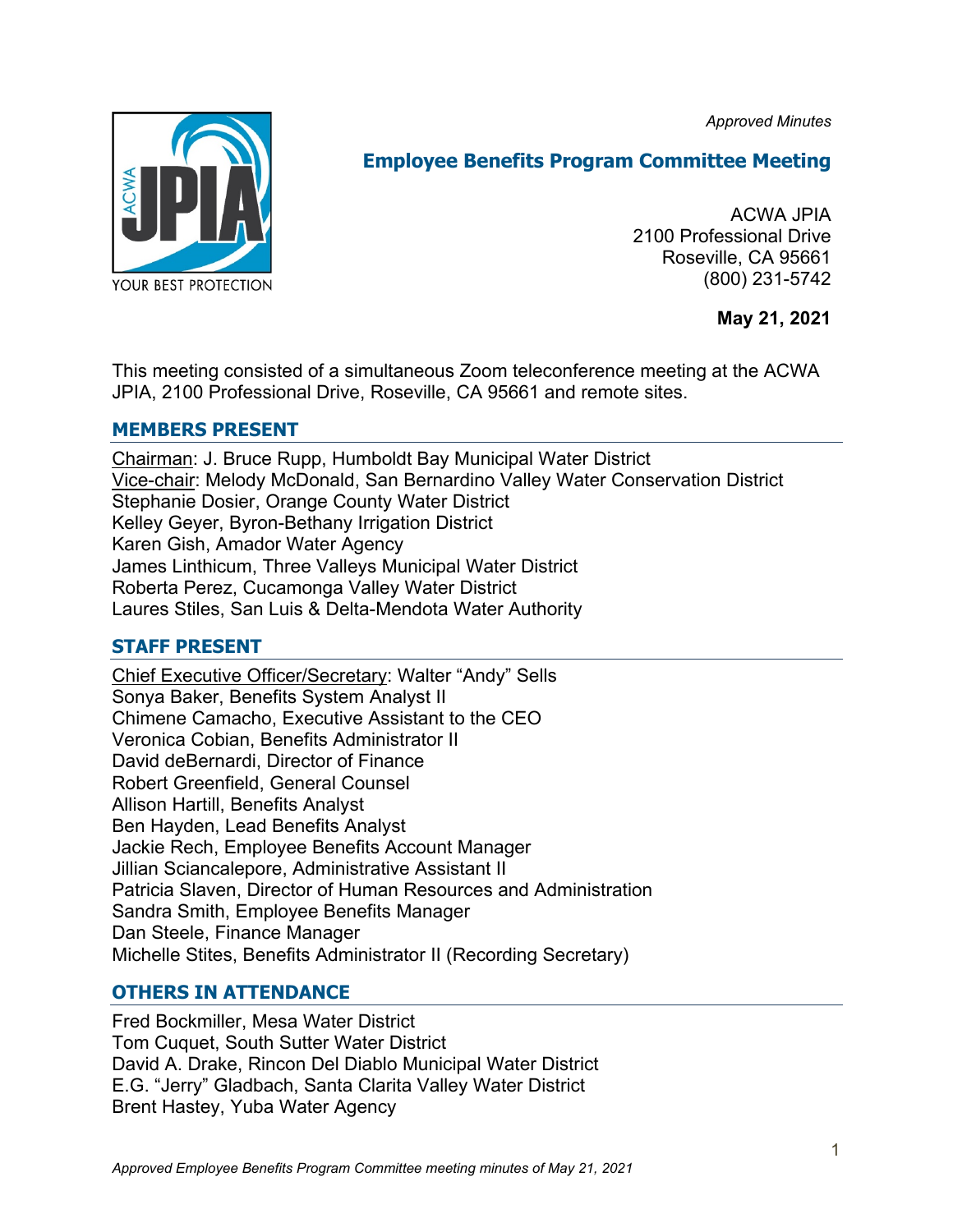Randall Reed, Cucamonga Valley Water District Thomas Sher, Alliant Employee Benefits Pamela Tobin, San Juan Water District

# **WELCOME**

Chairman Rupp welcomed everyone in attendance.

# **CALL TO ORDER AND ANNOUNCEMENT OF QUORUM**

Chairman Rupp called the meeting to order at 9:32 a.m. He announced there was a quorum.

# **ANNOUNCEMENT RECORDING OF MEETING**

Chairman Rupp announced that the meeting would be recorded to assist in preparation of minutes. Recordings are only kept 30 days following the meeting, as mandated by the California Brown Act.

#### **PUBLIC COMMENT**

Chairman Rupp noted that, as the agenda stated, members of the public would be allowed to address the Employee Benefits Program Committee on any agenda item prior to the Committee's decision on that item. Comments on any issues on the agenda, or not on the agenda, were also welcomed. No comments were brought forward.

# **INTRODUCTIONS**

Chairman Rupp introduced the Employee Benefits Program Committee. He then asked President Gladbach to introduce the Executive Committee members present and asked Mr. Sells to introduce staff in attendance.

# **ADDITIONS TO OR DELETIONS FROM THE AGENDA**

Chairman Rupp asked for any additions to, or deletions from, the agenda; none requested.

# **CONSENT AGENDA**

Chairman Rupp called for approval of the minutes of the April 15, 2021.

M/S/C (Linthicum/McDonald) (Dosier-Yes; Geyer-Yes; Gish-Yes; Linthicum-Yes; McDonald-Yes; Perez-Yes; Rupp-Yes; Stiles-Yes): That the Employee Benefits Program Committee approve the minutes of the April 15, 2021 meeting, as presented.

#### **MEETINGS ATTENDED ON BEHALF OF JPIA**

Both Chairman Rupp, and Vice Chair McDonald both reported on virtual district board meetings they attended to congratulate members on their JPIA 2021 refunds.